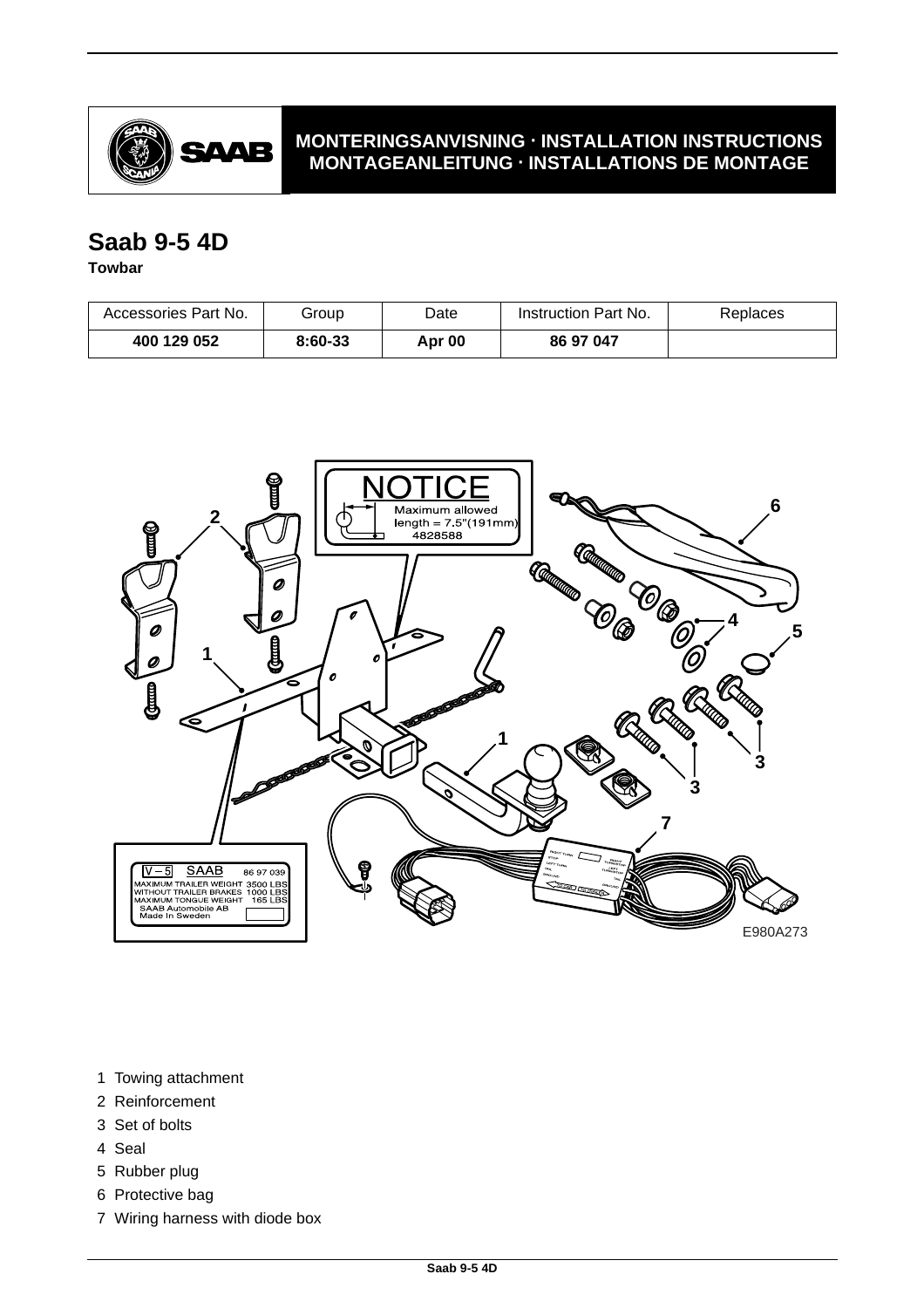#### **Note**

Always check the national legal requirements and regulations applicable to fitting a towbar. Make sure that they are complied with.

#### Saab part no. 86 96 957

The trailer towing unit has been designed and tested in accordance with testing standard V-5 and is adapted for Class 2.

#### **Maximum permissible trailer weight:**

Braked trailer: 3500 lbs (1587 kg) Trailer without brakes: 1000 lbs (455 kg)

**Max. permissible weight on towing ball:** 165 lbs (75 kg)

**Weight, complete:** 21.5 lbs (9,8 kg)

#### **Important**

The wiring harness must be connected as described in these instructions. This is mandatory. If connected differently, the car's electronic systems could be adversely affected.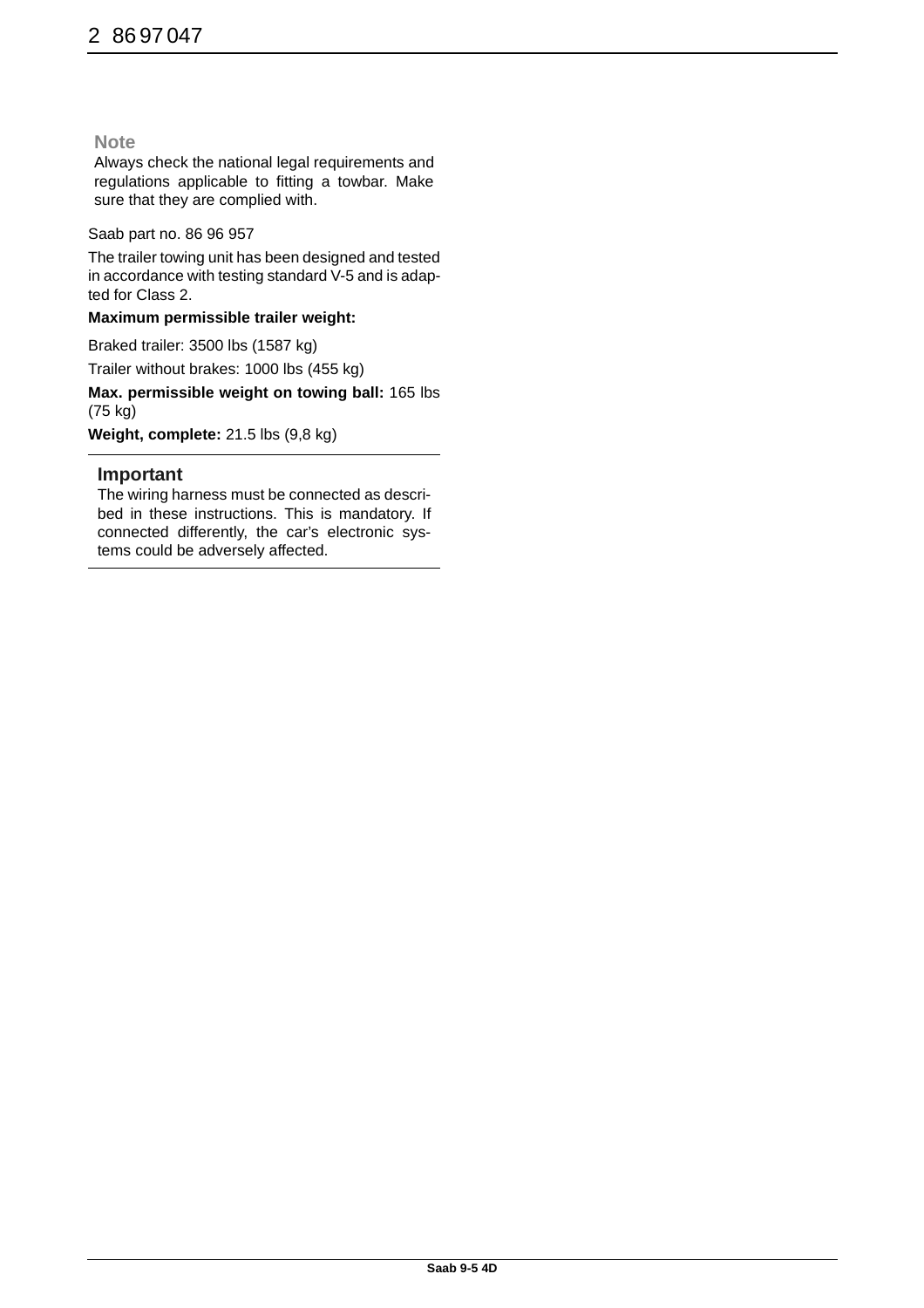

- 1 Remove the luggage compartment's sill scuff plate.
- 2 Remove the right-hand and left-hand side trim in the luggage compartment.
- 3 Remove the bumper.
- 4 Remove the corner fill-in panels under the rear light clusters.
- 5 Remove the towing eye and fit the rubber plug.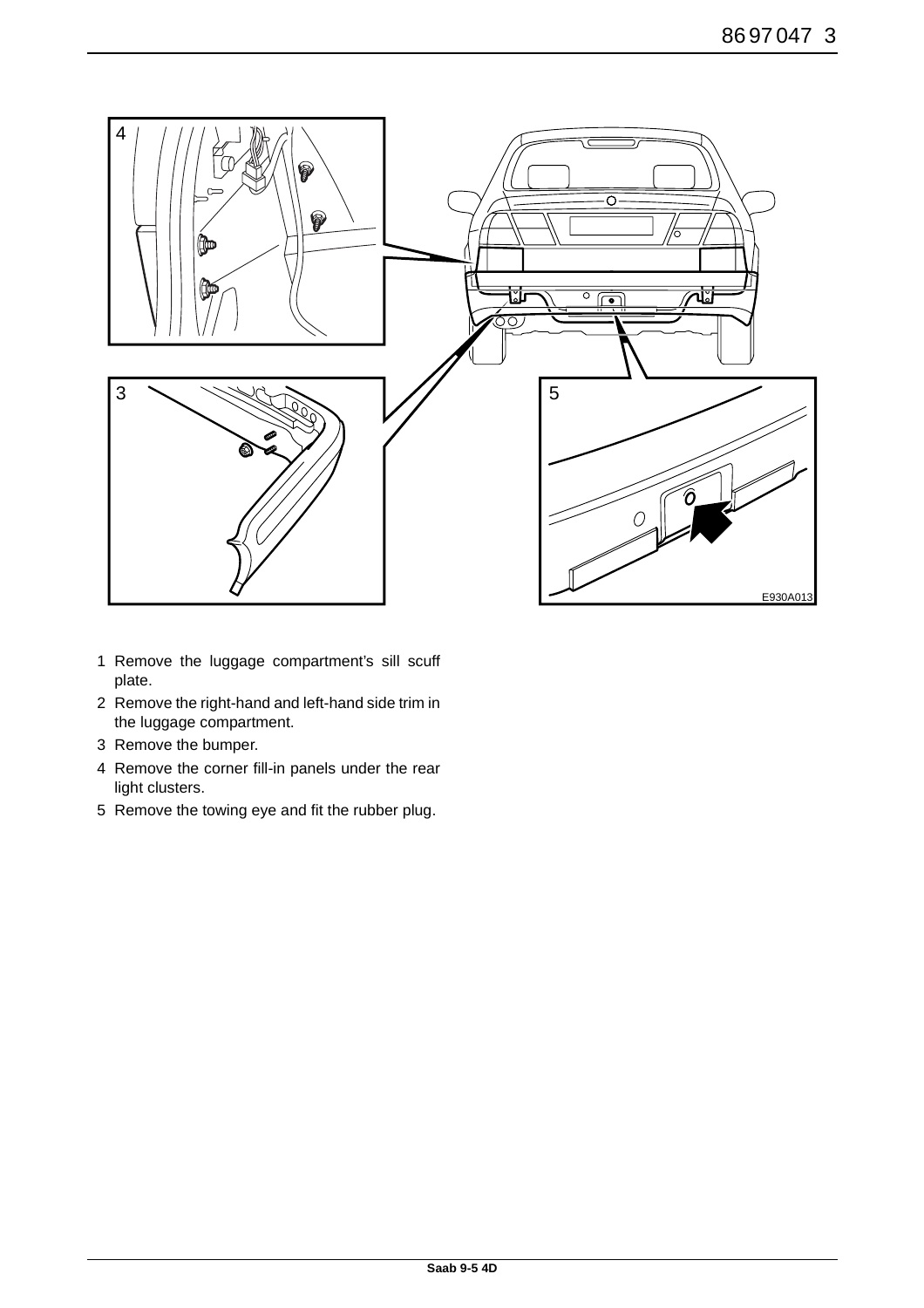

- 6 Remove the spacers from the bumper plate and fit the reinforcement pieces in their place. The reinforcement pieces are marked R for righthand and L for left-hand mounting.
- 7 Tighten the four bumper retaining nuts to secure the reinforcement pieces.
- 8 Drill the four holes in the bumper plate using a 6.5mm drill bit.
- 9 Fit the Taptite screws. **Tightening torque 25 Nm (20 lbf ft).**
- 10 Remove the nuts.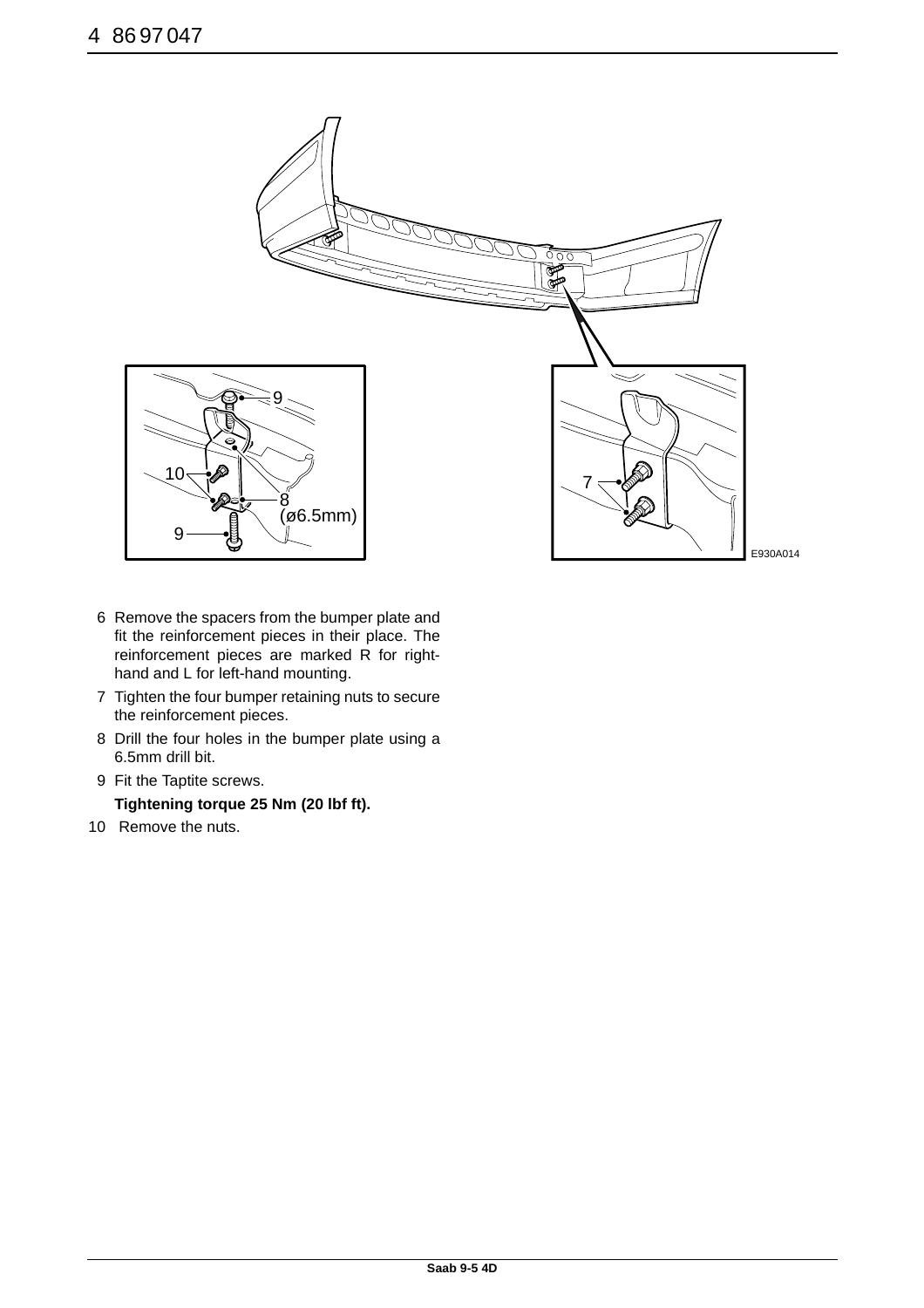



- 11 Scrape off the sealant from the body where the bumper reinforcement will make contact, position the bumper and fit it to the body with the top two nuts.
- 12 Press the sleeves into the holes in the luggage compartment.
- 13 Drill 10 mm holes in the sleeves, the rear end panel and the reinforcement.

#### **Important**

Take care not to damage the car's wiring harness.

- 14 Remove the bumper and clean the luggage compartment, removing all the drillings and swarf.
- 15 Deburr the holes and remove any loose cuttings and flakes of paint.
- 16 Fit the seals onto the body (self-adhesive) and apply cavity sealant Terotex HV 400 (part no. 30 15 930) to the interior surfaces. Apply anti-corrosion agent to the surfaces from which the body sealant was scraped with it.
- 17 Fit the selected wiring as described in the instructions supplied with the wiring kit.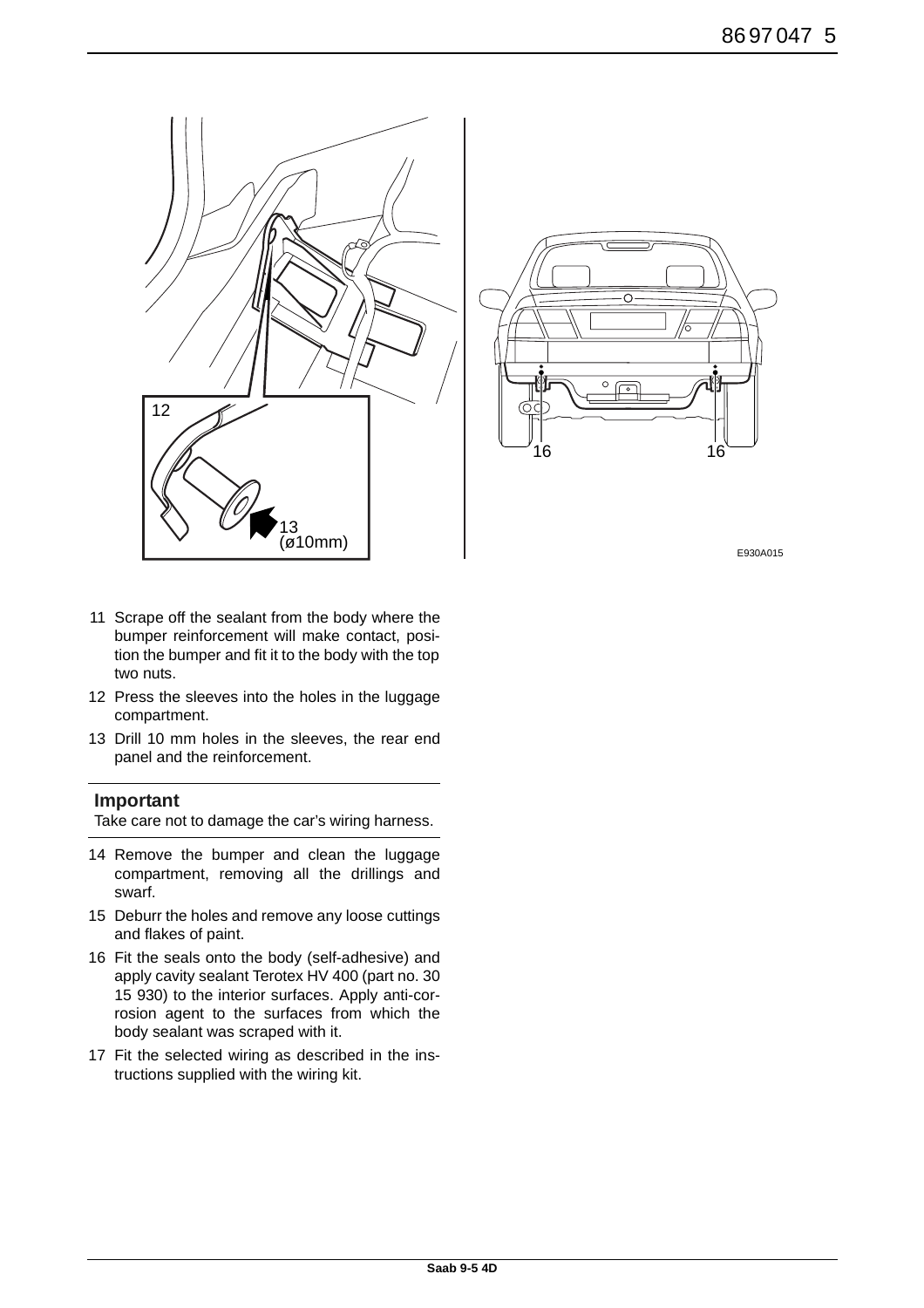

X Eyebolt for fastening the trailer/caravan safety chain.

17 Fit the towing attachment to the bumper.

# **Tightening torque 40 Nm (30 lbf ft).**

18 Position the bumper and fit it on the car by means of four nuts.

**Tightening torque 40 Nm (30 lbf ft).**

19 Fit the bolts and nut plates securing the towbar to the body.

**Tightening torque 40 Nm (30 lbf ft).**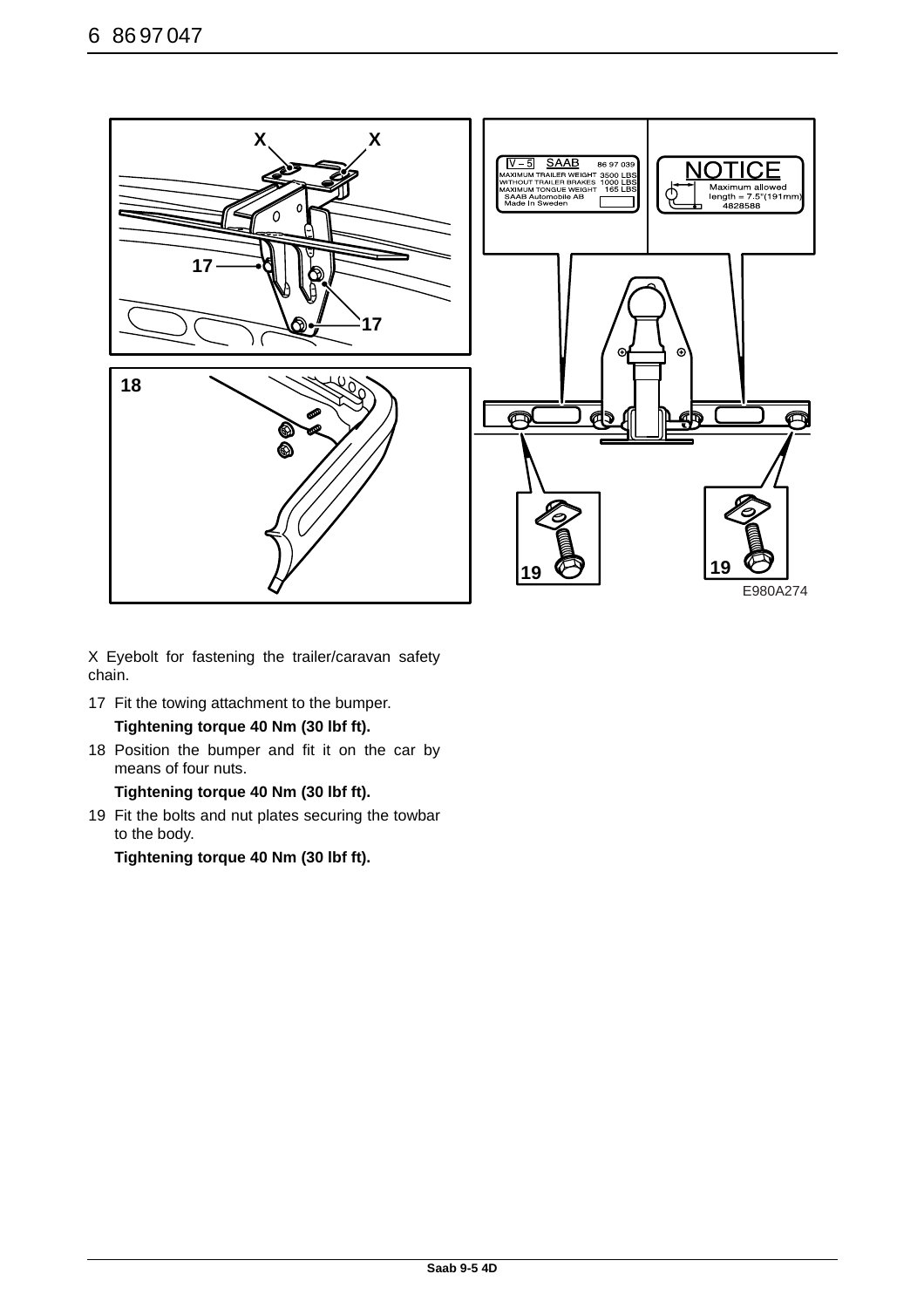



- 20 Bolt the reinforcement pieces to the car. **Tightening torque 40 Nm (30 lbf ft).**
- 21 Refit the corner fill-in panels.

**Tightening torque 5 Nm (3.7 lbf ft).**

- 22 Refit the right-hand and left-hand side trim in the luggage compartment.
- 23 Lift up the luggage compartment floor and drill a 5.0 mm hole in the right-hand reinforcement plate, as shown.

Scrape off the paint around the drilled hole.

- 24 Bolt the ground cable of the wiring harness to the reinforcement plate. Do this in such a way that the cable does not cover the hole in the reinforcement plate. Run the ground cable under the diode box and secure it to the floor with tape.
- 25 Press the wiring harness's diode box onto the right-hand weld bolt on the floor, as shown.
- 26 Plug the wiring harness connector into the car's connector.
- 27 Refit the luggage compartment's sill scuff plate.
- 28 Place the fitting instructions in the car. When the ball unit is removed it should be kept in the protective bag.